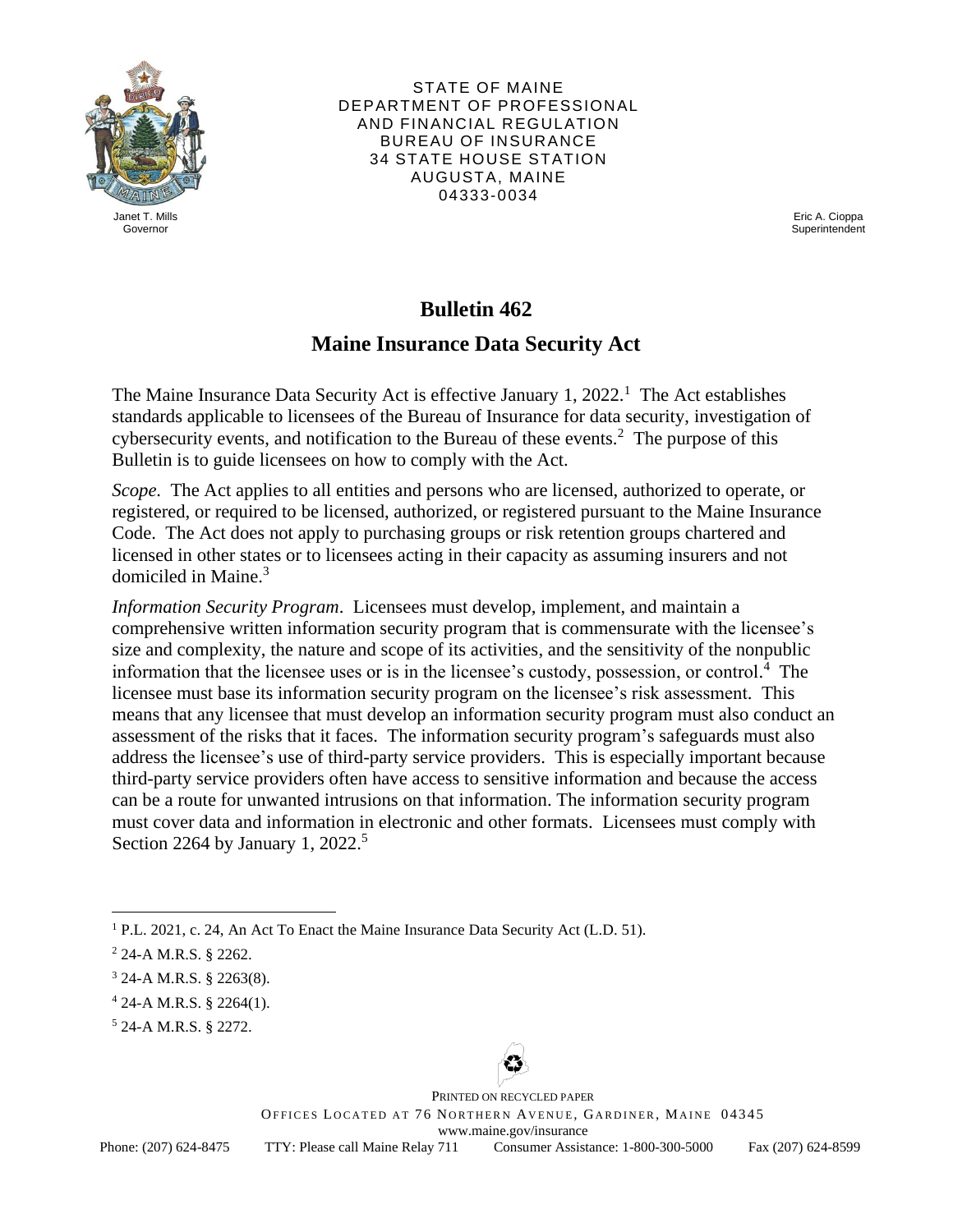Licensees with fewer than ten employees are exempt from the requirements of Section 2264.<sup>6</sup> This headcount includes independent contractors, but only if they work for the licensee in the business of insurance. For example, someone whose only work for a licensee is providing landscaping or snowplowing services is not considered an independent contractor under the Act.

selecting third-party service providers.<sup>7</sup> By January 1, 2023, a licensee must require its third-*Third-Party Service Providers*. Licensees subject to Section 2265 must exercise due diligence in party service providers to implement appropriate administrative, technical, and physical measures to protect and secure the information systems and nonpublic information that the thirdparty service providers either have access to or hold.

*Annual Certifications*. The Act requires annual certifications concerning compliance with these requirements:

- compliance with the Act's information security program requirements. The insurer must that documentation available for inspection by the Bureau. Information furnished to the • *Maine Domestic Insurers.* Under § 2264(9), each Maine domestic insurer must certify its maintain all records, schedules, and data supporting each certification for the Superintendent's examination for five years from the date the certification is submitted. An insurance holding company system may submit one statement certifying compliance on behalf of all domestic insurers in the holding company system. If an insurer has identified areas, systems, or processes that require material improvement, updating or redesign, the insurer, either directly or through an affiliate, must document the problems it has identified and the remedial efforts that are planned and underway, and must make Bureau under Section 2264(9) is confidential under Section 2268(1).
- *HIPAA- and HITECH-Compliant Licensees.* A licensee subject to HIPAA<sup>8</sup> and  $HITECH<sup>9</sup>$  that maintains a program for information security and breach notification that treats all nonpublic information related to Maine consumers in the same manner as protected health information is deemed to meet the requirements of Section 2266.<sup>10</sup> This does not apply to the notification requirement under Subsection 2266(1).
- is also deemed to have complied with Section 2264 under certain [circumstances.](https://circumstances.11)<sup>11</sup> The • *Producer Business Entity Licensees*. An insurance producer business entity that is owned by a depository institution and maintains an information security program in compliance with the standards for safeguarding consumer information of 15 U.S.C. §§ 6801 and 6805 licensee must, on request, produce evidence satisfactory to the Superintendent independently validating that the parent depository institution has adopted an information security program that satisfies the federal standards for safeguarding consumer information.

 $6$  24-A M.R.S. § 2269(1).

 $7$  24-A M.R.S. § 2264(6).

<sup>8</sup> Health Insurance Portability and Accountability Act of 1996, Public Law 104-191 and related privacy, security, and breach notification regulations pursuant to 45 C.F.R. Parts 160 and 164.

<sup>&</sup>lt;sup>9</sup> Health Information Technology for Economic and Clinical Health Act, Public Law 111-5.

 $10$  24-A M.R.S. § 2269(2)(A).

 $11$  24-A M.R.S. § 2269(2)(B).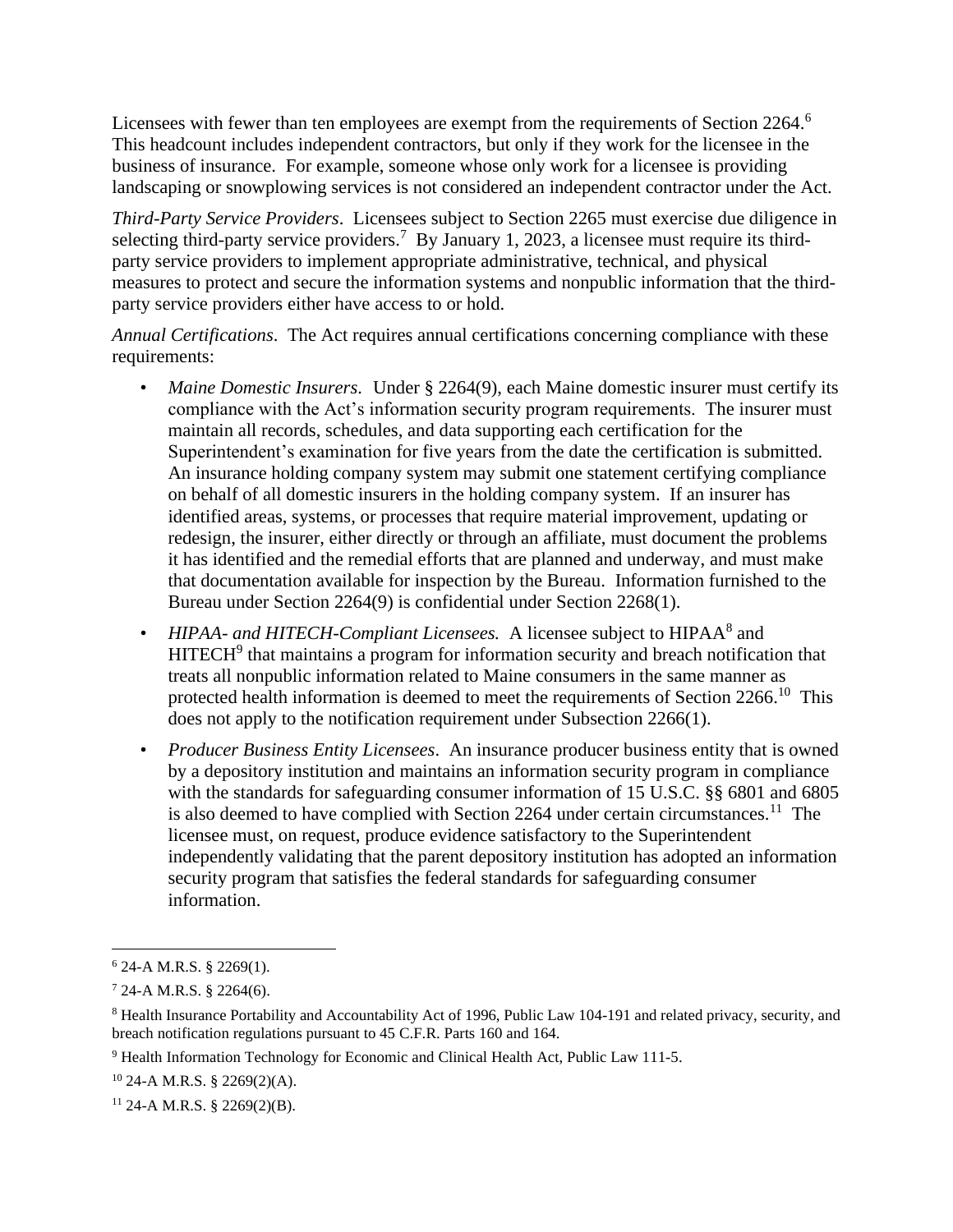using the language in the posted form. If a licensee no longer qualifies for the HIPAA or bank A licensee must submit its certification by April  $15<sup>th</sup>$  each year and may use the omnibus certification form that will be posted on the Bureau's website or submit its own certification subsidiary safe harbor, it must notify the Superintendent within three months after that change in status.

*Cybersecurity Event Investigations*. When a licensee learns that a cybersecurity event has or might have occurred, the licensee must conduct a prompt investigation in accordance with the Act.<sup>12</sup> The licensee may designate an outside vendor or service provider to act on its behalf. The investigation must cover at least the following, as applicable:

- determining whether a cybersecurity event occurred;
- assessing the nature and scope of the cybersecurity event;
- identifying any nonpublic information involved in the cybersecurity event; and
- taking steps to restore the security of the information in order to prevent further unauthorized acquisition, release, or use of nonpublic information in the licensee's possession, custody, or control.

If a licensee learns that a cybersecurity event has or may have occurred in a system maintained by a third-party service provider, the licensee must either use its best efforts to conduct an investigation using the steps described above or confirm that the third-party service provider has completed those [steps.](https://steps.13)<sup>13</sup>

Each licensee must maintain records concerning each cybersecurity event for at least five years from the date of the event, and must produce such records to the Superintendent upon [demand.](https://demand.14)<sup>14</sup>

 *Notification of a Cybersecurity Event.* Notification is an important part of the Act. It covers notification to the Superintendent and, in conjunction with Maine's Notice of Risk to Personal Data  $Act<sup>15</sup>$  to consumers.

*Notification to the Superintendent*. As promptly as possible but in no event later than three business days after determining that a cybersecurity event has occurred, a licensee must notify the Superintendent that of the event, if:

- The licensee is an insurer domiciled in Maine.
- The licensee is a producer whose home state is Maine.
- The licensee reasonably believes that the cybersecurity event involves nonpublic information of 250 or more Maine residents and either:
	- a. state or federal laws require that a notice concerning the cybersecurity event be provided to a government body, self-regulatory agency, or another supervisory body; or

 $12$  24-A M.R.S. § 2265(1).

<sup>13 24-</sup>A M.R.S. § 2265(2).

 $14$  24-A M.R.S. § 2265(3).

<sup>15 10</sup> M.R.S. Ch. 210-B.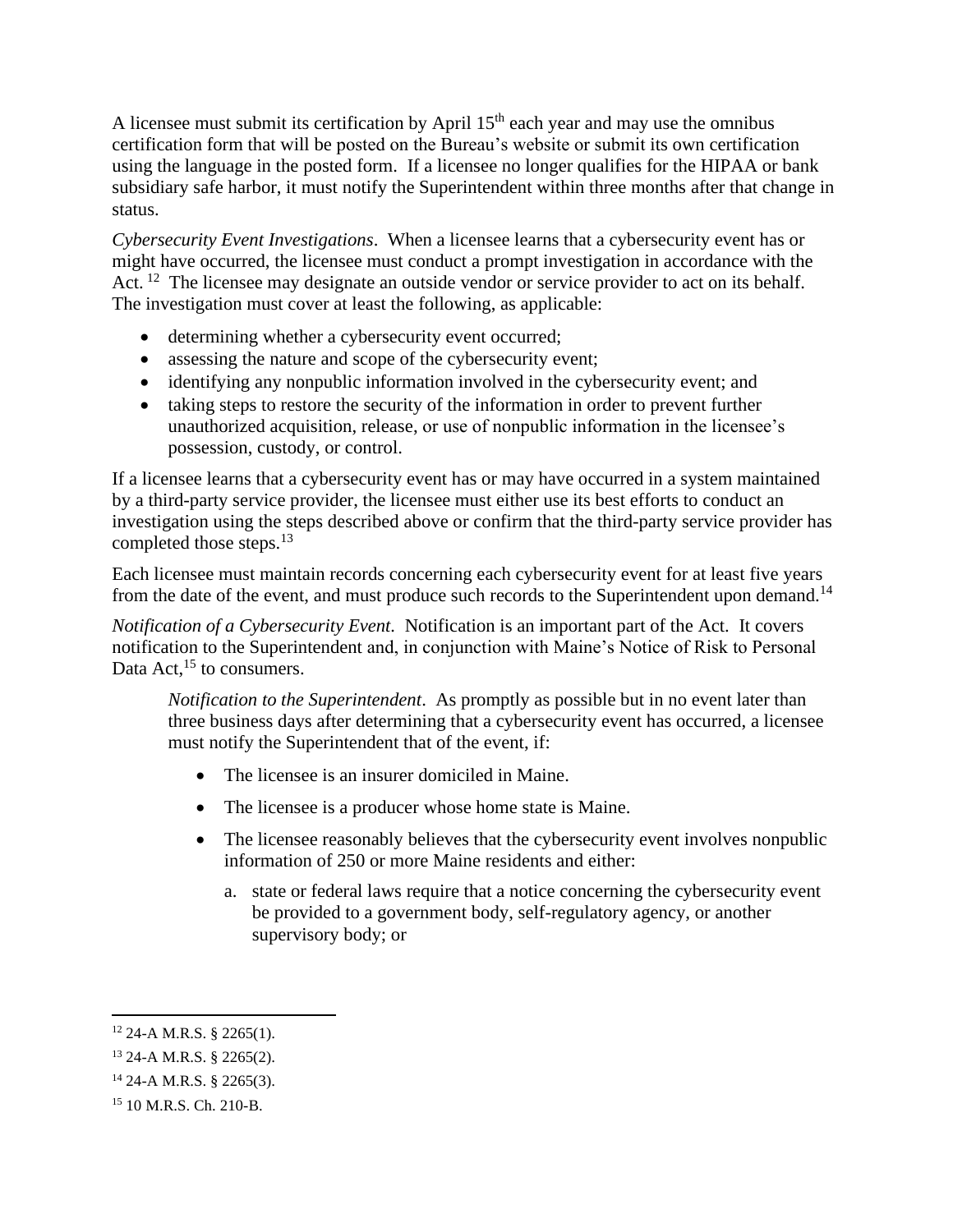b. the event has a reasonable likelihood of materially harming any Maine resident or a material part of the licensee's normal [operations.](https://operations.16)<sup>16</sup>

Licensees notifying the Superintendent of cybersecurity events must use the form and process to be announced on the Bureau's [website.](https://website.17)<sup>17</sup> A licensee that has reported a cybersecurity event has an ongoing obligation to update its initial and any further notifications.

provisions of Maine's Notice of Risk to Personal Data Act.<sup>18</sup> The licensee must also *Notification to Consumers*. The Act requires each licensee to comply with the applicable provide the Superintendent with templates of any consumer notifications required under that law.

*Notification Involving Third-party Service Providers.* When a cybersecurity event involving an information system maintained by a third-party service provider affects licensees, the licensees must treat such event as requiring notice to the Superintendent, if the licensees have actual knowledge of the [event.](https://event.19)<sup>19</sup> However, a licensee may allow the third-party service provider to provide the required notice to the Superintendent.

*Notification to Ceding Insurers*. If a cybersecurity event involves a reinsurer that does not have a direct contractual relationship with the Maine residents affected by the event, the reinsurer is not responsible for providing notice to the affected consumers. Instead, the reinsurer must notify its domiciliary regulator and the affected ceding insurers within three business days after determining that a cybersecurity event has occurred, or after receiving notice from a third-party service provider that a cybersecurity event has [occurred.](https://occurred.20)<sup>20</sup> Ceding insurers that have a direct contractual relationship with affected Maine residents must comply with the consumer notification requirements of the Act and the Notice of Risk to Personal Data Act.

*Notice by Insurers to Producers of Record*. If the cybersecurity event involves nonpublic information that is in the possession, custody, or control of an insurer or its third-party service provider, the insurer must notify each affected consumer's producer of record, if the consumer accessed services through an independent insurance producer and the insurer has current producer-of-record information for the consumer. This notice must be given no later than the notice to the affected consumer, unless otherwise directed by the [Superintendent.](https://Superintendent.21)<sup>21</sup>

requirements of Section 2266.<sup>22</sup> For example, an insurer producer business entity may comply The Act specifically allows licensees to agree with other licensees, third-party services providers, or other persons to meet the investigation requirements of Section 2265 or the notice

19 24-A M.R.S. § 2266(4).

 $21$  24-A M.R.S. § 2266(6).

 $16$  24-A M.R.S. § 2266(1).

 $17$  24-A M.R.S. § 2266(2).

<sup>18 24-</sup>A M.R.S. § 2266(3).

 $20$  24-A M.R.S. § 2266(5).

 $22$  24-A M.R.S. § 2266(4).